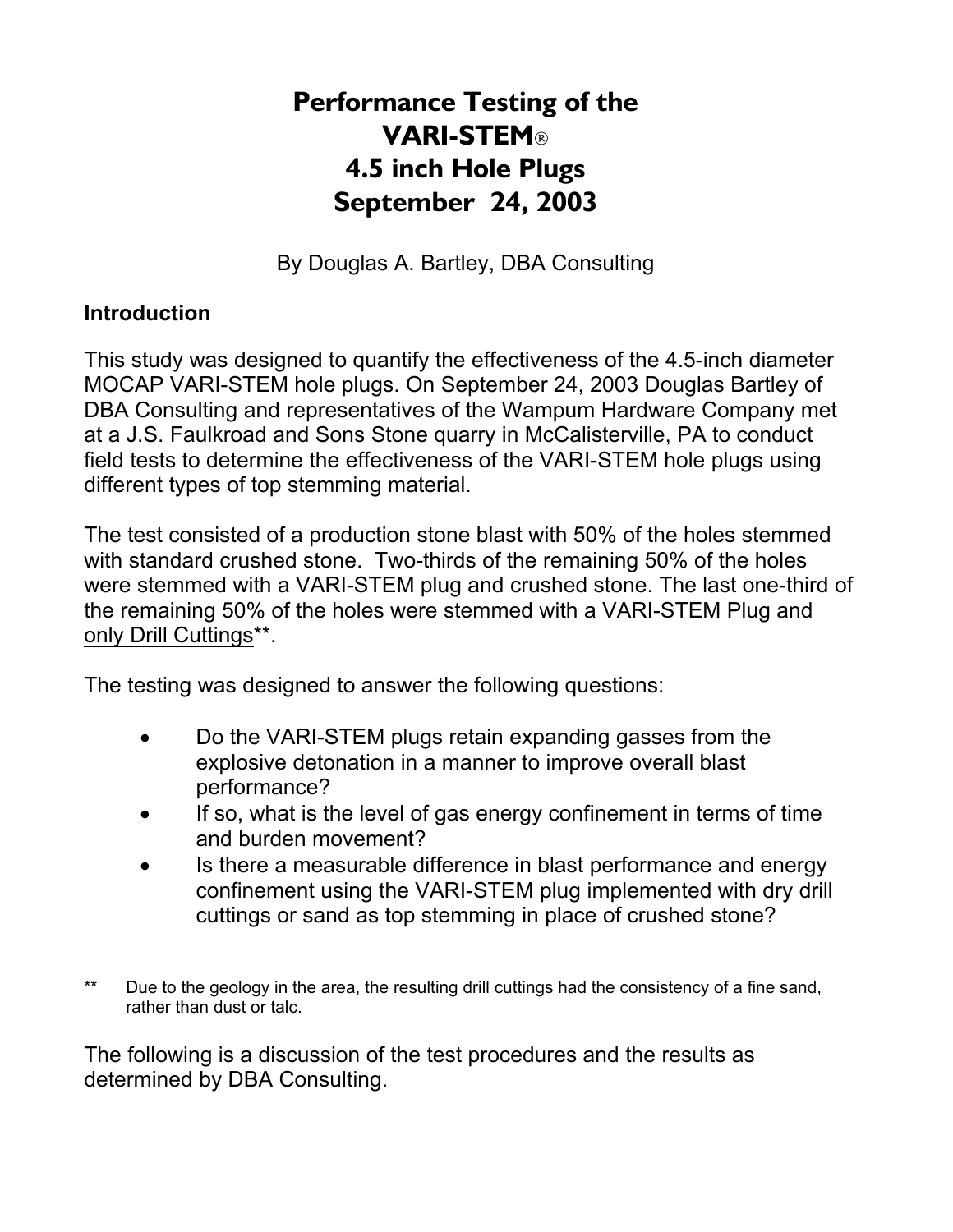On September 24, 2003 an 86-hole production blast was detonated at the J. S. Faulkroad and Sons, McCalisterville Quarry. This blast consisted of 5 rows of 14 holes drilled to a depth of 50 feet with a diameter of 4.5 inches. The holes were drilled to a pattern of 8'X8' (Burden X Spacing). The blast holes were loaded with an average 330 pounds of a blended Iremix bulk explosive. The timing of the blast was designed to open the blast in the center of the rock face and in a chevron array the blast holes would be individually detonated. The blast was detonated using a non - electric shock tube system.

The blast was filmed using a Redlake Motion - meter, a high-speed digital video camera filming at the rate of 1,000 frames per second. Each of the face holes in the blast was equipped with signal indicators as the blast holes were being loaded. These signal indicators flash when the detonator within the hole is fired. The precise firing time of these individual detonation signals were then recorded by the high-speed video along with the visual indication of burden movement and relative confinement levels within different sections of the blast.



The analysis of the high-speed video has provided data showing the actual firing times of the face holes relative to their designed or nominal firing times. The video also provided visual time references as to the retention time of gasses, stemming ejection times, the apparent initial burden movement vertically and overall vertical throw of the blast event.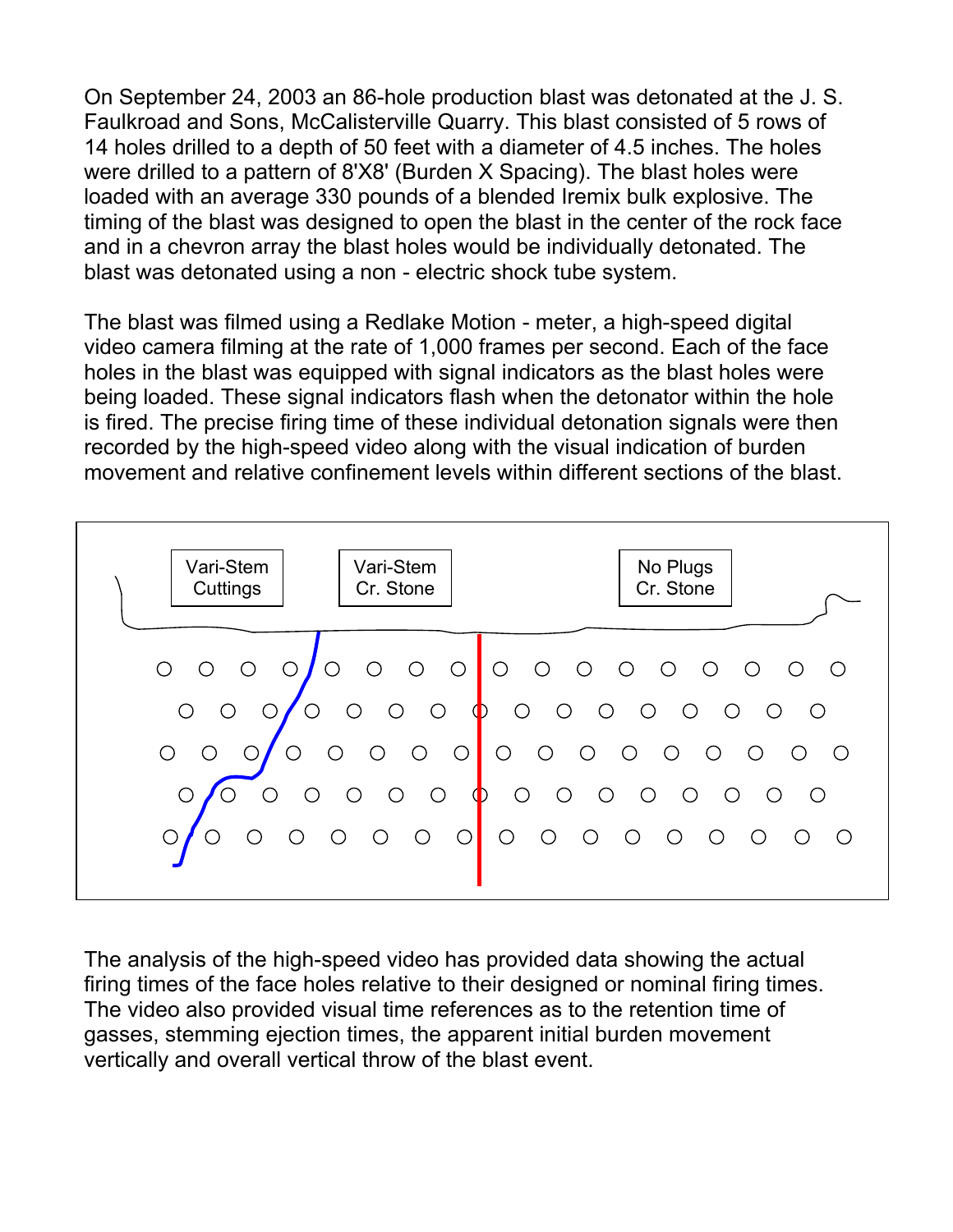The following table identifies the above times relative to the starting detonator (Time Zero). This electric detonator was used to start the non-electric shock tube system. The data below shows that the actual firing times of the detonators ranged from 13 ms premature to 52 ms late.

|                          |       |                   |      | Time     |          |          |          |          |          |          |                                     |          |
|--------------------------|-------|-------------------|------|----------|----------|----------|----------|----------|----------|----------|-------------------------------------|----------|
|                          | Hole  | Hole              | Hole | Zero     | Hole     | Hole     | Hole     | Hole     | Hole     | Hole     | Hole                                | Hole     |
|                          |       | 2                 | 3    | Signal 4 |          | 5        | 6        |          | 8        | 9        | 10                                  | 11       |
| Signal Time ms           | 2760  | 2764              | 2787 | 3431     | 2831     | 2799     | 2775     | 2743     | 2720     | 2693     | 2676                                | 2637     |
| Nominal ms               | 2747  | 2772 2797         |      |          | 2864     | 2839     | 2814     | 2789     | 2764     | 2739     | 2714                                | 2689     |
| <b>Off Nominal ms</b>    | $-13$ | 8                 | 10   |          | 33       | 40       | 39       | 46       | 44       | 46       | 38                                  | 52       |
| Designed ms              | 50    | 25                | 0    |          | 67       | 92       | 117      | 142      | 167      | 192      | 217                                 | 242      |
| Actual ms                | 37    | 33                | 10   |          | 100      | 132      | 156      | 188      | 211      | 238      | 255                                 | 294      |
| <b>Stemming Material</b> |       | Stone Stone Stone |      |          | Varistem | Varistem | Varistem | Varistem |          |          | Varistem Varistem Varistem Varistem |          |
|                          |       |                   |      |          | Stone    | Stone    | Stone    | Stone    | Cuttings | Cuttings | Cuttings                            | Cuttings |
| 1st Movement             | 2710  | 2721              | 2763 |          | 2720     | 2695     | 2634     | 2620     | 2590     | 2540     | 2520                                | 2495     |
| <b>Retention Time</b>    | 50    | 43                | 24   |          | 111      | 104      | 141      | 123      | 130      | 153      | 156                                 | 142      |

The time between the signal flash and the first visible movement of the surface as stemming ejection or surface swell is referred to as Retention Time or  $T_{min}$ . The VARI-STEM plugged holes all yield retention times at least 2 times longer than the non-plugged holes. The average retention time for the VARI-STEM holes with crushed stone was 120 ms. The average retention time for the holes loaded with a VARI-STEM plug and stemmed with drill cuttings was 145 ms.

| Vari-Stem          | Avg.<br>$\mathsf{I}_{\mathsf{min}}$ | <b>Difference</b> |  |  |
|--------------------|-------------------------------------|-------------------|--|--|
| Stone (4 holes)    | $120 \text{ ms}$                    |                   |  |  |
| Cuttings (4 holes) | $145$ ms                            | $+20%$            |  |  |

The video recording shows a very discernable contrast between the vertical burden movement of the plugged and non-plugged holes during the first 600 milliseconds of the blast event. It is during this time that the explosive energy should be confined within the rock mass to best utilize the expanding gasses to penetrate into the cracks and break the rock. Any loss of gas pressure through stemming ejection or venting will directly effect the overall fragmentation of the blast. The following images show a progression of burden movement during the time period from 300 ms into the blast to 600 ms into the blast. The vertical red line marks the separation between plugged and non-plugged holes. The left side of the image is the non-plugged portion of the blast. The right side (plugged side) does not exhibit stemming ejection within the period and predominant movement is uniform bench swell. To the right of the blue line is the area that cuttings were used as top stemming. The trees in the color photo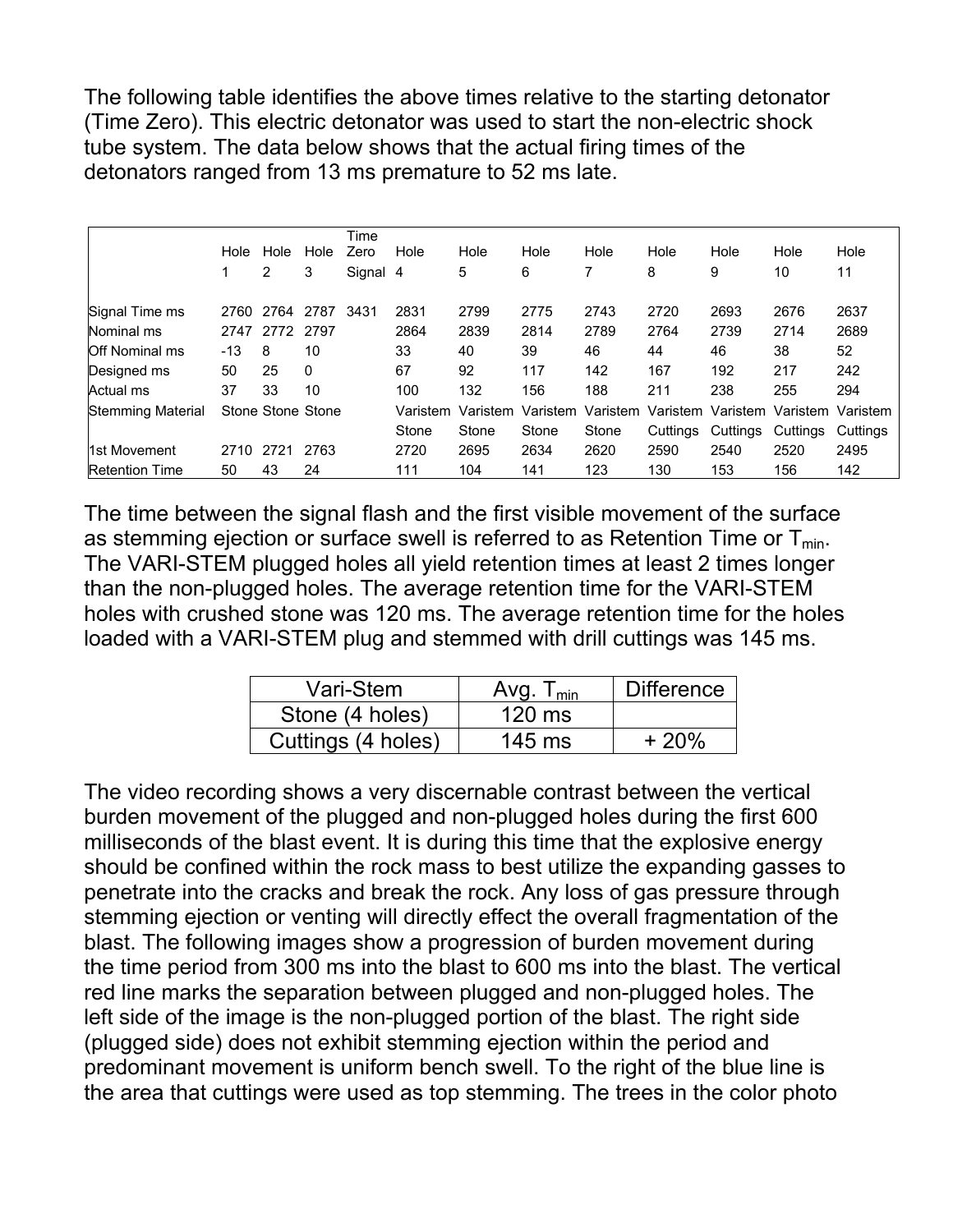below give the appearance of greater than actual burden movement. The white lines drawn on images show the outline of vertical throw.



## 326 ms

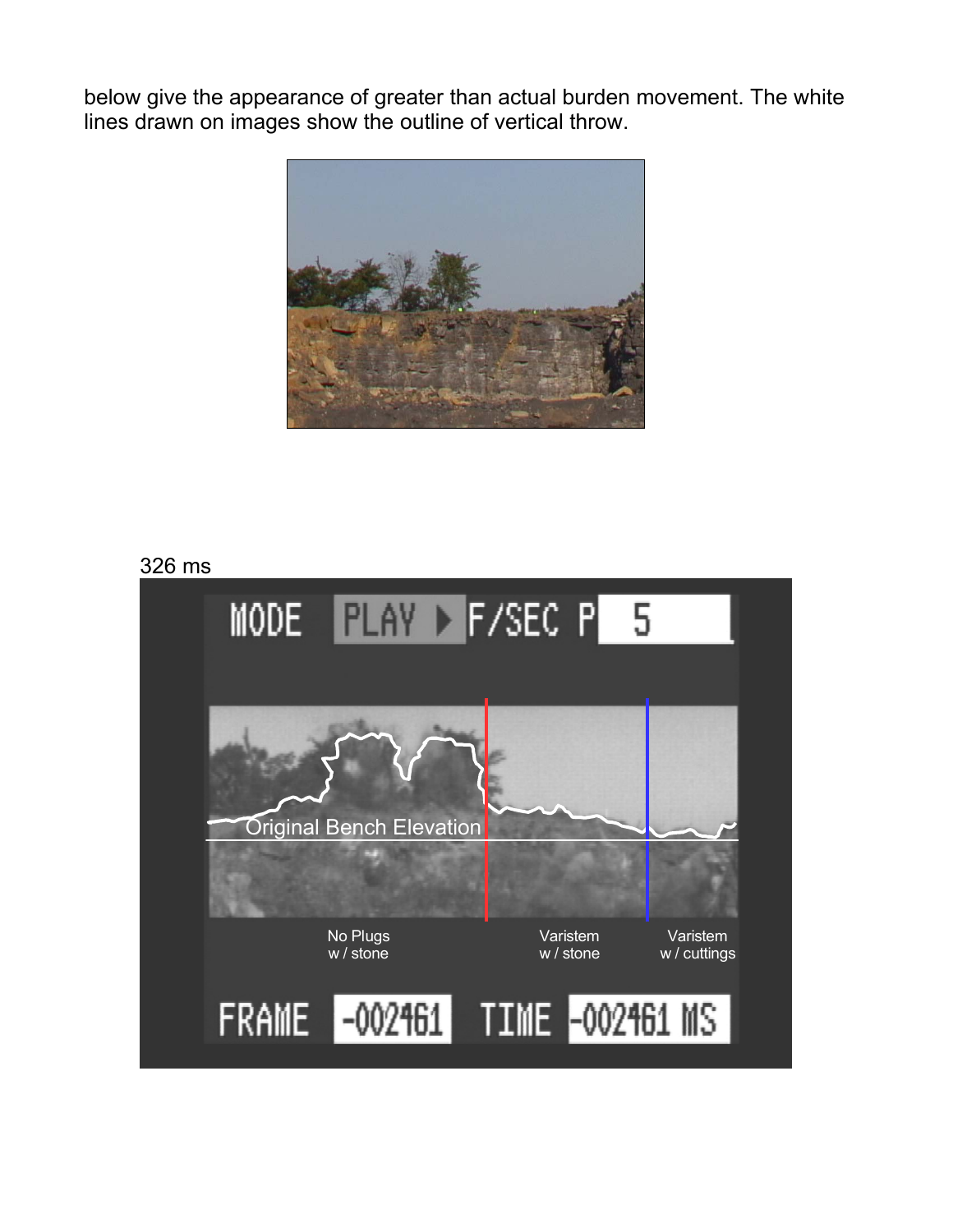

The preceding data indicates a visible difference in the energy containment of the blast through the use of the VARI-STEM plug. This energy containment within the rock mass seemed to provide for increased horizontal movement into the pit. The following photo shows a dramatic difference in the "Energy Trough" on the right side of the blast equipped with hole plugs.